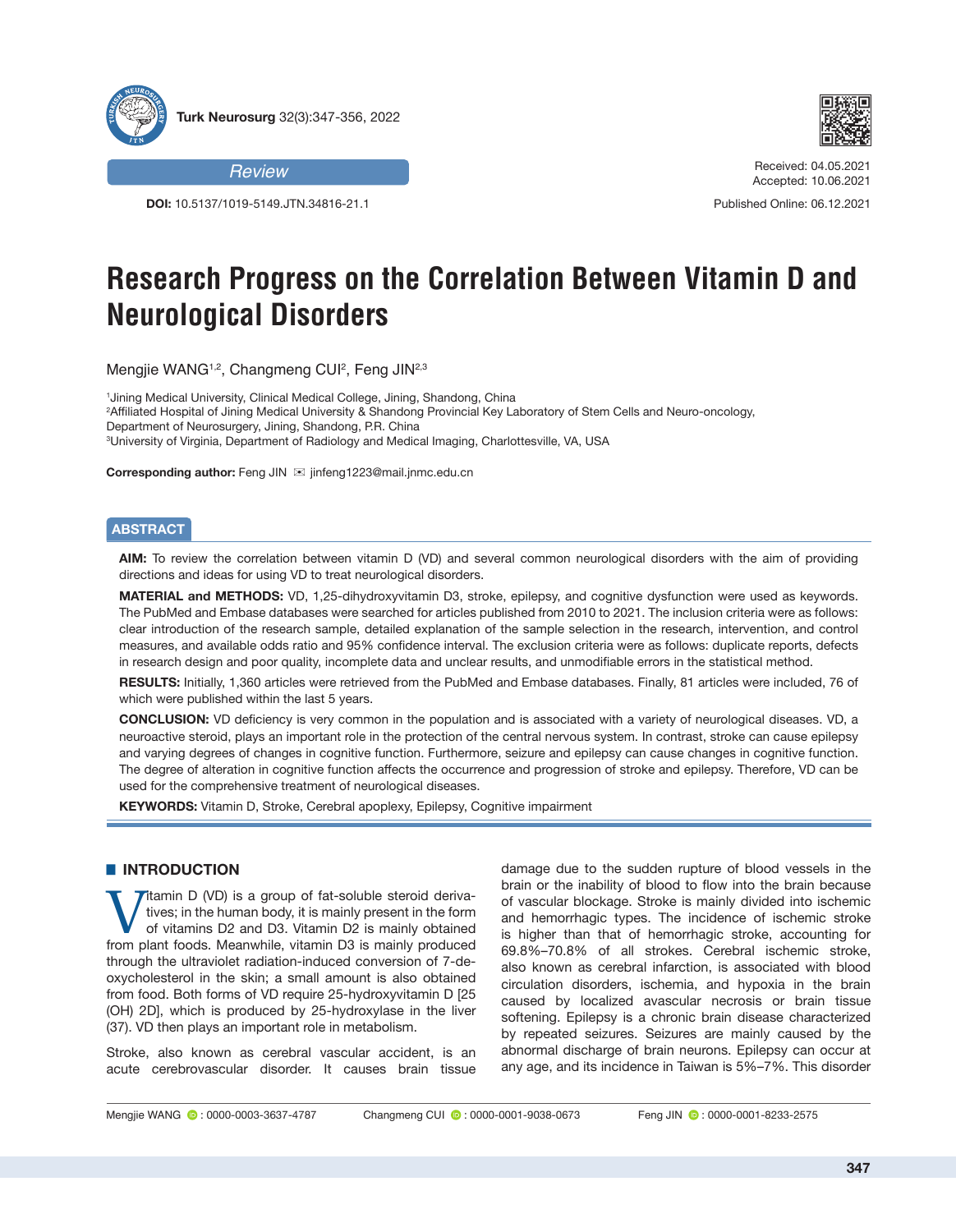is repetitive and transient. Cognitive dysfunction refers to one or more impairments related to memory, language, visual space, execution, calculation, and comprehension judgment that affect an individual's daily or social abilities.

In recent years, many studies have confirmed that VD plays a crucial role in neurological disorders. Stroke, epilepsy, and cognitive dysfunction are common neurological disorders that are closely related. This article reviews the correlation between VD and several common neurological disorders with the aim of providing directions and ideas for using VD to treat neurological disorders.

## ■ VD and STROKE

#### **Participation Mechanism**

VD plays a crucial role in stroke. It mainly functions through the VD receptor, which exists in vascular smooth muscle cells, platelets, and many other immune cells. These cells play a critical role in stroke and are the link between VD and stroke. In addition, Eyles et al. (15) observed that a gene encodes a catalytic enzyme in 1.25 (OH) 2D metabolism in neurons and glial cells. Researchers have also conducted experiments at the animal level. Zhou et al. (81) stated that a low VD status is related to renin–angiotensin system (RAS) upregulation in experimental mice and healthy individuals; thus, RAS regulation is another possible mechanism for the effect of VD on stroke.

#### **Relationship Between the VD Level and Stroke**

Numerous experiments have supported the effect of VD on stroke. In a cross-sectional study, Talebi et al. (71) showed that a decreased serum vitamin D3 level is related to ischemic stroke occurrence. They demonstrated that patients in the stroke group had lower VD levels than those in the control group (15.1 [8.2–27.9] vs. 22.7 [10.4–39.2], p=0.004). Other studies have shown that insufficient VD can increase the stroke risk, and a low plasma 25 (OH) D level is the main risk factor for ischemic stroke. In this study, the odds ratio (OR) for ischemic stroke was 0.98 (95% confidence interval [CI]: 0.86–1.13) (1). In these studies, the type of stroke that was more closely related to VD was ischemic stroke. Gu's (24) analysis of 402 patients with acute stroke revealed that these patients had a high incidence of VD deficiency. Schneider (66) reached a similar conclusion in a study of 382 patients with stroke. Among patients with acute stroke, the incidence of VD deficiency was high, and low VD intake was found as an independent risk factor for stroke. In recent years, supplementary research has been conducted on the form of VD affecting patients with stroke. Feng et al. (17) found that VD deficiency can increase the risk of cerebral small vessel disease in patients with stroke. In their study, they included 234 patients based on MRI load values to evaluate the severity of cerebral small blood vessel lesions. The study results indicated that patients with low 25 (OH) D levels were more likely to have severe white matter lesions (OR: 3.31; 95% CI: 1.74–9.67; p=0.004), enlarged perivascular spaces (OR: 2.35; 95% CI: 1.11–6.02, p=0.046), and a high total MRI cSVD burden (OR: 3.00; 95% CI: 1.36–6.53, p=0.006). Conversely, some studies have suggested that low VD levels

#### **VD Level and Stroke Prognosis**

As research progressed, VD was also found to be related to stroke prognosis. Nie et al. (56) proposed that the 25 (OH) D level is a prognostic indicator of ischemic stroke after the diagnosis of cardio-cerebrovascular disease. Wajda et al. (74) conducted a retrospective study and reached similar conclusions: The VD level is an important prognostic indicator of ischemic stroke, and the lower the VD level, the worse the prognosis. Wu and He (76) showed that in patients with stroke and severe VD deficiency and those without severe VD deficiency, the mortality rates were 4.81 and 1.89, respectively, with an incidence rate of 2.52, and the probability rates were 4.34 and 1.77, respectively, with an incidence rate of 2.42. Thus, he suggested that low VD levels are related to a poor stroke prognosis. VD has direct and indirect effects on the prognosis of patients. Sayeed et al. (65) observed that VD deficiency can lead to increased blood–brain barrier damage after stroke, stroke severity, and disease complexity. The indirect effects are mainly associated with related stroke complications. In a controlled study of 180 patients with stroke, Wu and He (76) found an independent correlation between VD deficiency and deep vein thrombosis (OR: 4.683, 95% CI: 1.396–15.703, p=0.012). In addition, the VD level plays a crucial role in the association between seasons and post-stroke depression (24).

#### **VD as An Adjuvant Treatment for Stroke**

Many researchers have studied the effects of VD on adjuvant stroke. In this study of the effect of VD as an adjuvant treatment for cerebral infarction, 105 patients with cerebral infarction were included, and VD was administered continually for 6 months after adjuvant therapy. The analysis showed that the NIHSS score of the intervention group was lower than that of the control group, and the modified Fugl–Meyer motor function score and Barthel index were significantly higher in the former than in the latter. In terms of cerebral hemodynamics, the maximum flow rate, end-diastolic flow rate, and blood flow resistance index of the intervention group were higher than those of the control group. Moreover, the recurrence rates in the intervention group at 1 and 2 years after infarction were significantly lower than those in the control group. The survival rate in the intervention group was also higher than that in the control group. However, another study reached an opposite conclusion (48). VD inhibits proinflammatory factor production through MKP-1 upregulation (79). VD supplementation can suppress proinflammatory cytokine expression and reduce inflammatory responses in patients (22). As a steroid, VD is closely related to nerve function (60) and can effectively promote nerve function recovery after supplementation (78). In addition, a correlation exists between VD and intima–media thickness (IMT) (63). Studies have shown that VD supplementation can also reduce the IMT and plaque area (53). Sultan et al. (70) observed that VD supplementation can improve the hypercoagulable state of platelets and prevent thrombosis. Sufficient VD supplementation after stroke can improve neuromuscular function, increase muscle strength, reduce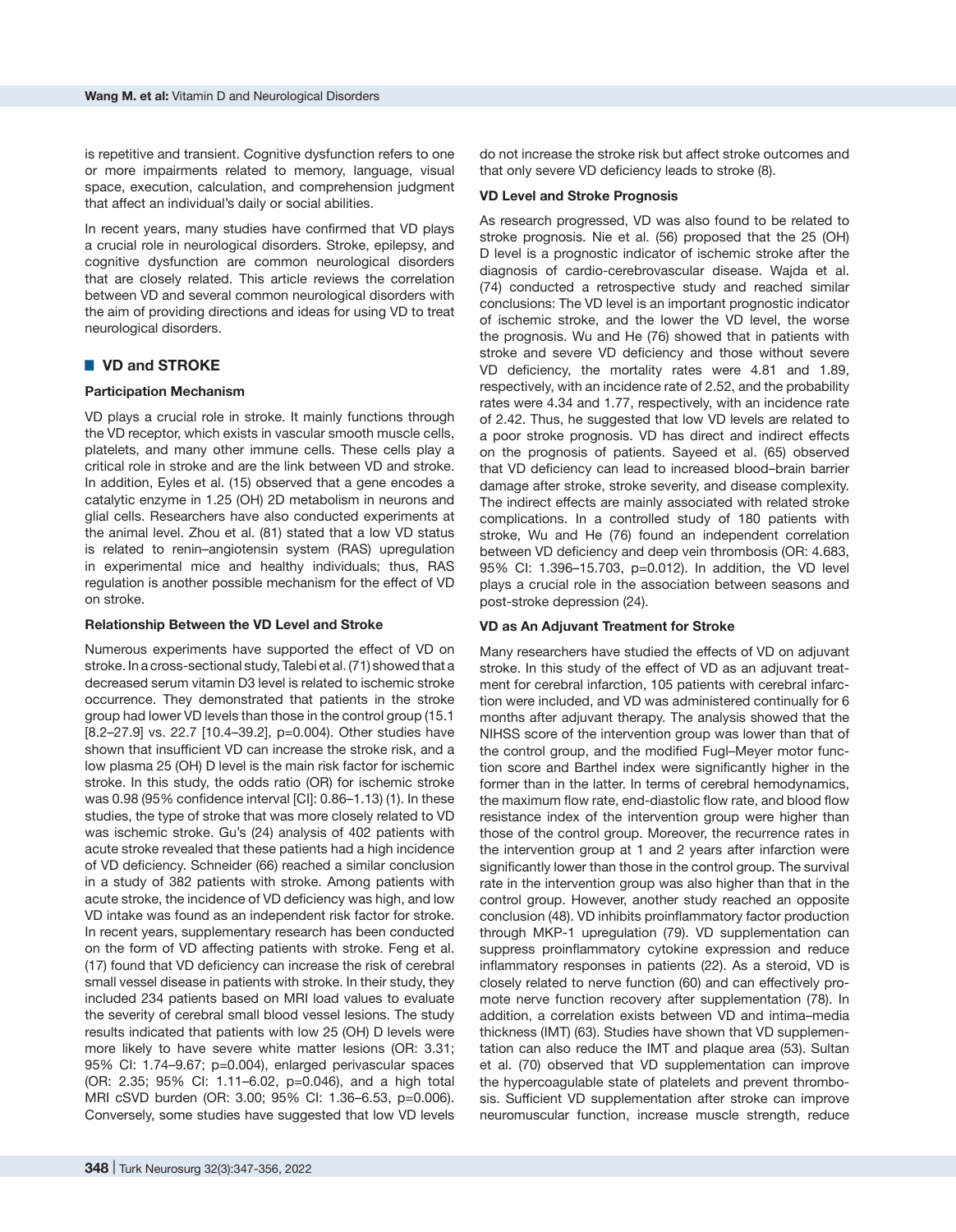fall incidence during recovery, change bone density, and reduce the fracture risk. Views on how VD is supplemented vary. Narasimhan and Balasubramanian (55) found that patients receiving intramuscular VD injection showed a significant improvement in stroke prognosis after 3 months. The SSS score of the intervention group was significantly higher than that of the control group. In contrast, Momosaki et al. (51) found that oral VD supplementation did not improve the rehabilitation of patients after acute stroke. In summary, the use of VD as an adjuvant treatment for cerebral infarction is clinically important (Figure 1).

## █ **VD and EPILEPSY**

## **VD Level and Epilepsy**

In recent years, the role of VD in epilepsy treatment has received increasing attention. Studies have revealed that during the acute phase of epilepsy and when the condition worsens, vitamin D3 metabolism in the body is dysregulated, and the plasma 25 (OH) D3 level declines rapidly; thus, the VD level can be used as a marker of seizures (27). Jésus et al. (33) conducted a 46-patient study on the VD status of patients with epilepsy and showed that their average VD level was 15.3  $\pm$  99.9% and that 87.0% and 40.0% of the patients had VD deficiency and severe VD deficiency (< 10 ng/mL), respectively. The VD levels in children with epilepsy have been studied. Kija et al. (36) selected 75 children with epilepsy and 75 healthy children for a controlled trial. The analysis showed that the proportion of patients with VD deficiency in the experimental group was 60.3%, whereas that in the control group was 48.5%. The average VD level [24, 25 (OH) 2D3 level] in the experimental group was significantly lower than that in the control group. These data show that the level of VD affects the occurrence of epilepsy, and this influence is thought to be related to hormones and genes. VD can regulate the expression of dopamine, norepinephrine, serotonin, and other neurotransmitters. These neurotransmitters are susceptible to inducing epilepsy; thus, they can reduce seizure frequency (47,67). In addition, Wang et al. (75) studied the genetic link between VD and epilepsy. This controlled study included 220 patients with epilepsy and 210 healthy individuals. Polymorphisms of different VDBP genotypes were detected by PCR testing, including rs4588, rs7041, rs2298849, and rs2282679. The results indicated that VDBPrs4588 and rs2282679 polymorphisms may play an essential role in the susceptibility to epilepsy in the Chinese Han population.

#### **VD Supplementation and Epilepsy**

The medical community has diverse opinions regarding the effect of VD supplementation on epilepsy. In a case-control study, the serum levels of inflammatory factors, such as IL-1β, IL-2, IL-6, IL-8, and TNF-α, in patients with epilepsy were significantly higher than those in the controls. Furthermore, these factors may have synergistic effects on the process of epilepsy. Li (43) found that after vitamins B12 and D were administered to patients with epilepsy, the serum levels of these inflammatory factors were significantly reduced. A controlled study of VD treatment in patients with epilepsy showed that the seizure frequency in the treatment group was reduced by 40% compared with that in the controls (29). In contrast, Tombini et al. (72) pointed out that although studies have indicated that patients with epilepsy have a higher likelihood of VD deficiency than healthy individuals, oral supplementary VD preparations did not reduce the seizure



**Figure 1:** Vitamin D deficiency increases the risk of cerebral small blood vessels. Vitamin D deficiency can lead to increased damage to the blood-brain barrier and increase the severity and complexity of stroke. Vitamin D deficiency is associated with deep vein thrombosis and post-stroke depression. Vitamin D protects nerve insufficiency and neurons by activating ERK. Vitamin D inhibits the production of pro-inflammatory factors by up-regulating MKP-1 and reduces inflammation. Improve the platelet hypercoagulability in the body and prevent thrombosis.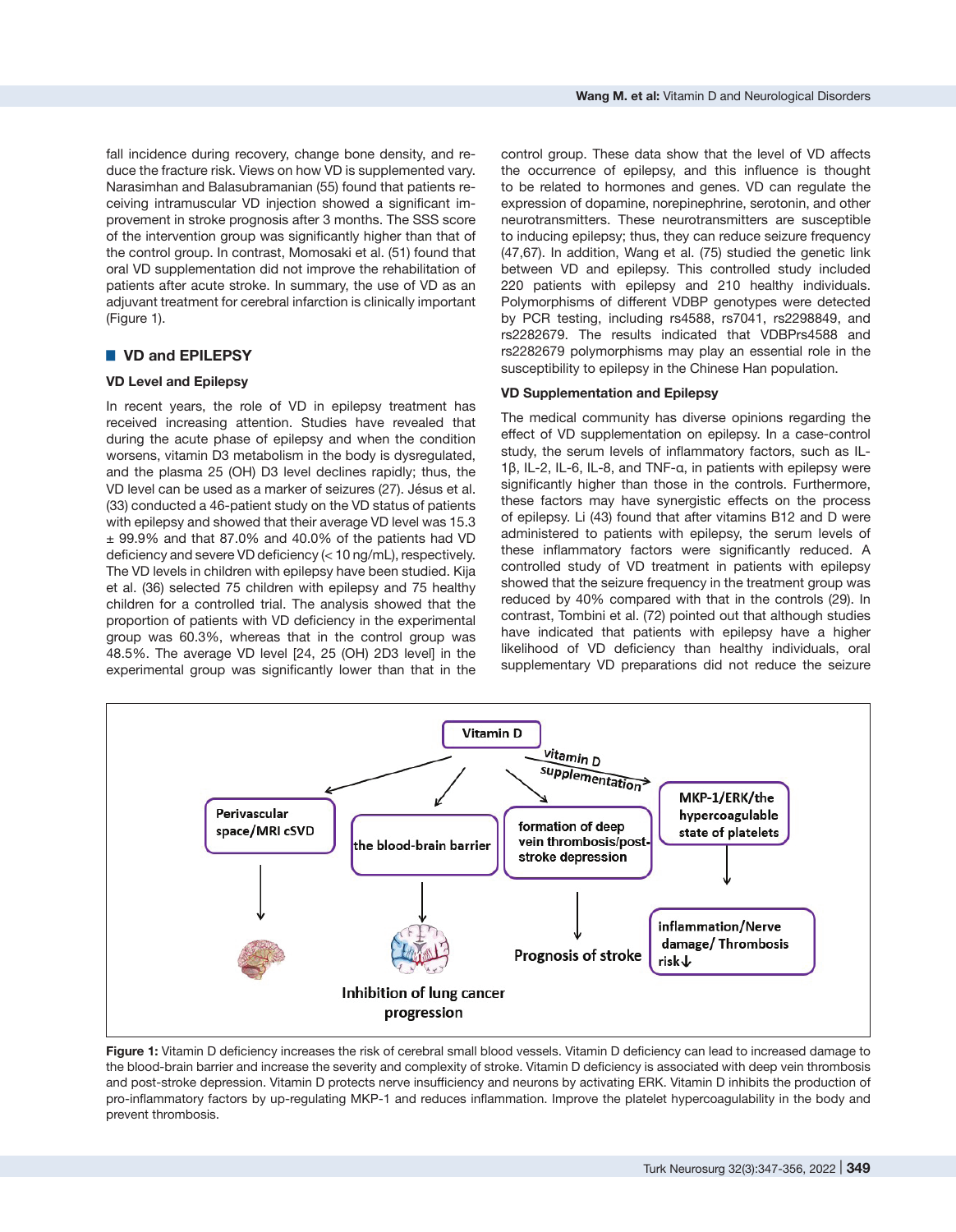frequency after 3 months. Therefore, more evidence is required to determine whether a direct correlation exists between VD supplementation and seizure frequency.

#### **VD Level and Antiepileptic Drugs**

The VD levels are also closely related to the treatment with antiepileptic drugs. Most recent studies have suggested that antiepileptic drugs reduce the VD levels in patients with epilepsy. Lee et al. (42) conducted a study to assess the VD levels in patients taking antiepileptic drugs. Their analysis showed that the VD level decreased significantly compared to that at the start of the study. The average level at the start of the study was 31.1  $\pm$  14.7 ng/mL and dropped to 20.2  $\pm$ 14.9 ng/mL during the last test (p<0.01). The detection rate of VD deficiency increased significantly from 56.6% (81/143) at the beginning of the study to 79.0% (113/143) (p<0.01). Other researchers have studied several antiepileptic drugs and arrived at the same conclusion (20). There are many studies on the commonly used antiepileptic drug, sodium valproate. Xu et al. (77) noted that patients with epilepsy treated with sodium valproate had significantly lower average VD levels than healthy individuals, with a standard mean difference of –0.313 [–0.457, –0.169], and their symptoms worsened over time. Durá-Travé and Gallinas-Victoriano (13) conducted a similar experiment to study the association of sodium valproate and levetiracetam with VD deficiency in children with epilepsy. Their cross-sectional clinical study included 90 patients with epilepsy and 244 healthy children. The analysis showed that the VD deficiency rates of the sodium valproate and levetiracetam groups were significantly higher than those of the control group (24.1%, 35.5%:14%; p<0.05). With a decrease in the VD levels, corresponding disorders occur; for example, low VD levels increase the likelihood of sudden epilepsy (71). In addition, studies have shown that antiepileptic drugs can affect bone health by reducing the serum VD level and that VD has certain benefits for the bone health of adult patients with epilepsy (18) (Figure 2).

## ■ VD and Cognitive Dysfunction

#### **Participation Mechanism**

Cognitive dysfunction refers to the impairment of one or more cognitive functions, such as memory, language, and execution, and affects the daily or social abilities of individuals. Many studies have shown that VD plays a crucial role in cognitive function. The literature shows that VD exerts various effects on the brain through the VD receptor and VD-activating enzyme 1a-hydroxylase, and these effects are widely present in neurons and glial cells in many cognitive fields of the human brain (9). Moreover, studies have found that VD plays an important role in maintaining brain homeostasis and nerve development (23). Studies have demonstrated that arterial hypertension, endothelial dysfunction, and atherosclerosis are risk factors for cognitive impairment and dementia, among which atherosclerosis plays a key role in cognitive impairment. Reduction in the VD levels affects the activity of macrophages and lymphocytes in atherosclerotic plaques and promotes chronic inflammation of the arterial wall. Therefore, the VD levels are important for protecting against cognitive impairment and dementia. VD activates tryptophan hydroxylase 2 in the brain and inhibits tryptophan hydroxylase 1 transcription in tissues outside the blood–brain barrier. Excessive tryptophan hydroxylase 1 affects digestive system functions, resulting in immune system weaknesses that lead to low serotonin transmission and abnormal social behavior (52).

In recent years, a new hypothesis that VD interacts with the aggregation of the extracellular matrix–peri nerve cell network (PNNS) to regulate brain plasticity has emerged. Hence, VD level imbalance causes a PNNS regulation imbalance to trigger cognition obstacles (49). VD deficiency plays a role in neurodegenerative processes involved in Alzheimer's disease (AD). In the case of severe VD deficiency, a decrease in nerve conduction velocity has been observed (4,9). In addition, VD supplementation was found to reduce the content of



**Figure 2:** Vitamin D can regulate the expression of dopamine, norepinephrine, serotonin and other neurotransmitters to reduce the frequency of seizures. Serum inflammatory factors such as IL-1β, IL-2, IL-6, IL-8 and TNF-α, which may have a synergistic effect during epileptic seizures, are significantly reduced after vitamin D supplementation.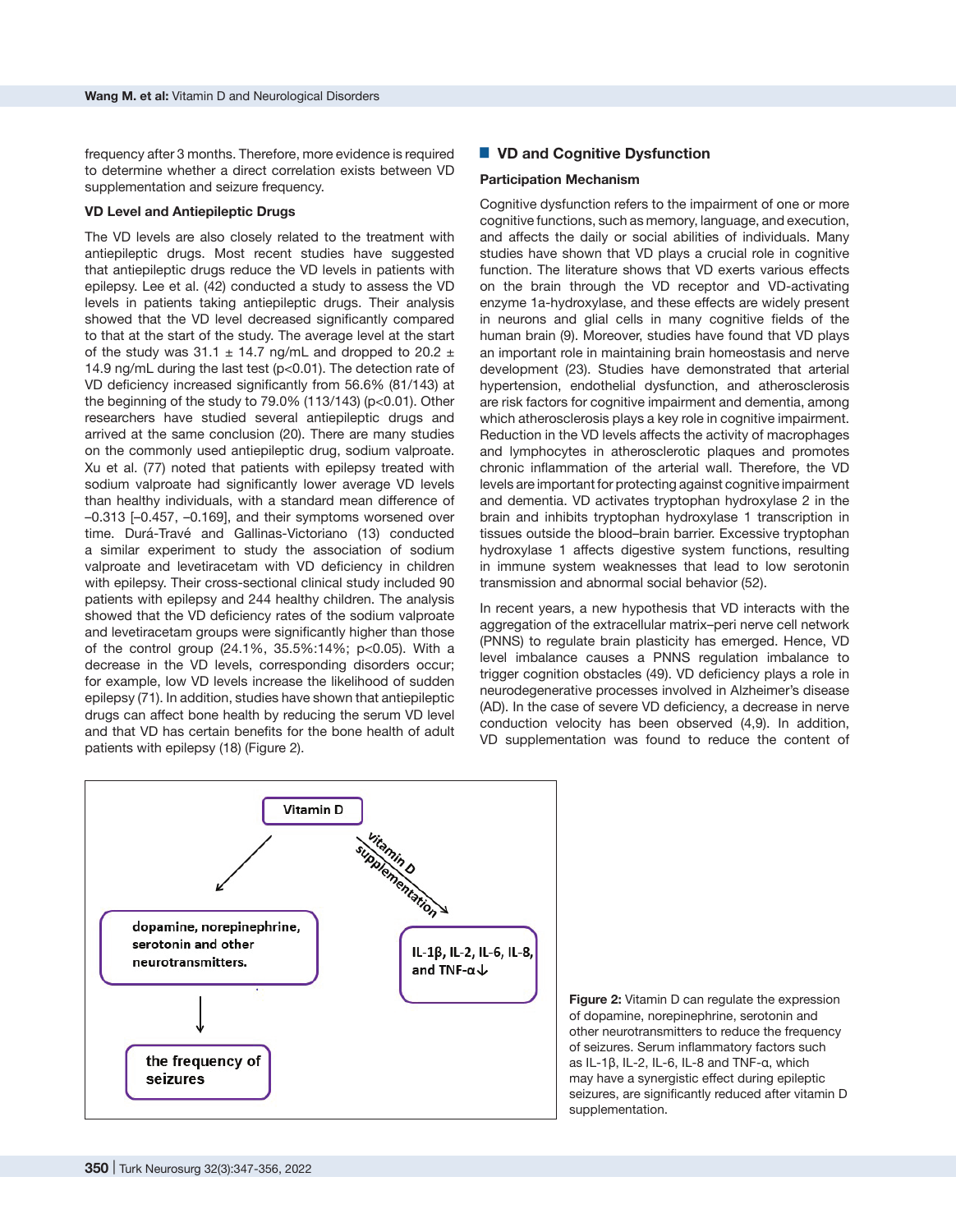#### **Link Between the VD Level and Cognitive Function**

Many studies have examined the relationship between the VD levels and cognitive function, and the perspectives vary considerably. Song and colleagues observed significant differences between an adequate VD group and a VD deficiency group in terms of daytime dysfunction. Sleep is an important factor in this association (69). In addition, relevant studies have demonstrated that the VD levels are significantly and negatively correlated with executive function and that low VD levels can lead to an increased likelihood of cognitive dysfunction in elderly adults and those with dementia (9,31). Shih et al. (68) included 146 patients in a related study and found that the 25 (OH) D level was an independent predictor of the Concise Psychiatric Scale score (β=0.322, p<0.001). A decrease in the (OH) D level reduced the Concise Psychiatric Scale score. In addition, Aspell et al. (6) stated that serum 25 (OH) D may affect brain health. Nagel et al. (54) found that VD deficiency affects cognitive functions in specific areas, such as executive function, vocabulary coding, and visual memory (coding and recall). However, some scholars believe that the VD levels are not associated with cognitive dysfunction. Lee et al. (40) conducted a multiple regression analysis on subject data and found that the association between 25 (OH) D and

cognitive function was not significant. In addition, Gepner (39) stated that low VD levels cannot predict the trajectory of cognitive function.

#### **VD Supplementation and Cognitive Function**

Relatively few studies have investigated whether VD supplementation improves cognitive function. After 18 weeks of supplementation with high-dose VD (4000 U/day) in the study by Pettersen, the Beck Depression Scale 2 and a standardized cognitive test package (including a digital modal test and digital span forward and backward tests) were used for the assessment. After learning of the function, spatial visual memory was found to have improved; however, no effect was found on other cognitive fields (58). Jia et al. (34) found that elderly patients with AD taking oral VD (800 IU/day) for 12 months showed improved cognitive function. Regarding supplement dosage, the researchers stated that compared with low-dose VD supplements, high-dose calcium plus VD supplements may have better cognitive effects, and the concise mental state score increased from  $0.11 \pm 0.72$ to  $0.14 \pm 0.69$  (64). Furthermore, animal experiments have shown the potential effect of vitamin D3 supplementation on the cognitive function of diabetic animals (2) (Figure 3).

## █ **VD and OTHER VASCULAR DISEASES**

VD is closely associated with vascular diseases, and its connection with atherosclerosis is particularly important.



**Figure 3:** Decline in vitamin D levels will reduce the inhibition of tryptophan hydroxylase 1 (TPH1) transcription, leads to low serotonin transmission and abnormal social behavior. The imbalance of vitamin D levels will cause the imbalance of PNNS regulation to trigger cognition obstacle. The reduction of vitamin D level will affect the activity of macrophages and lymphocytes in atherosclerotic plaques, and promote the occurrence of chronic inflammation in the arterial wall. vitamin D supplementation can reduce the content of NFκB (hippocampal nuclear factor-B) in the hippocampus, increase the concentration of brain-derived neurotrophic factor, regulate the permeability of the blood-brain barrier, and improve cognitive dysfunction.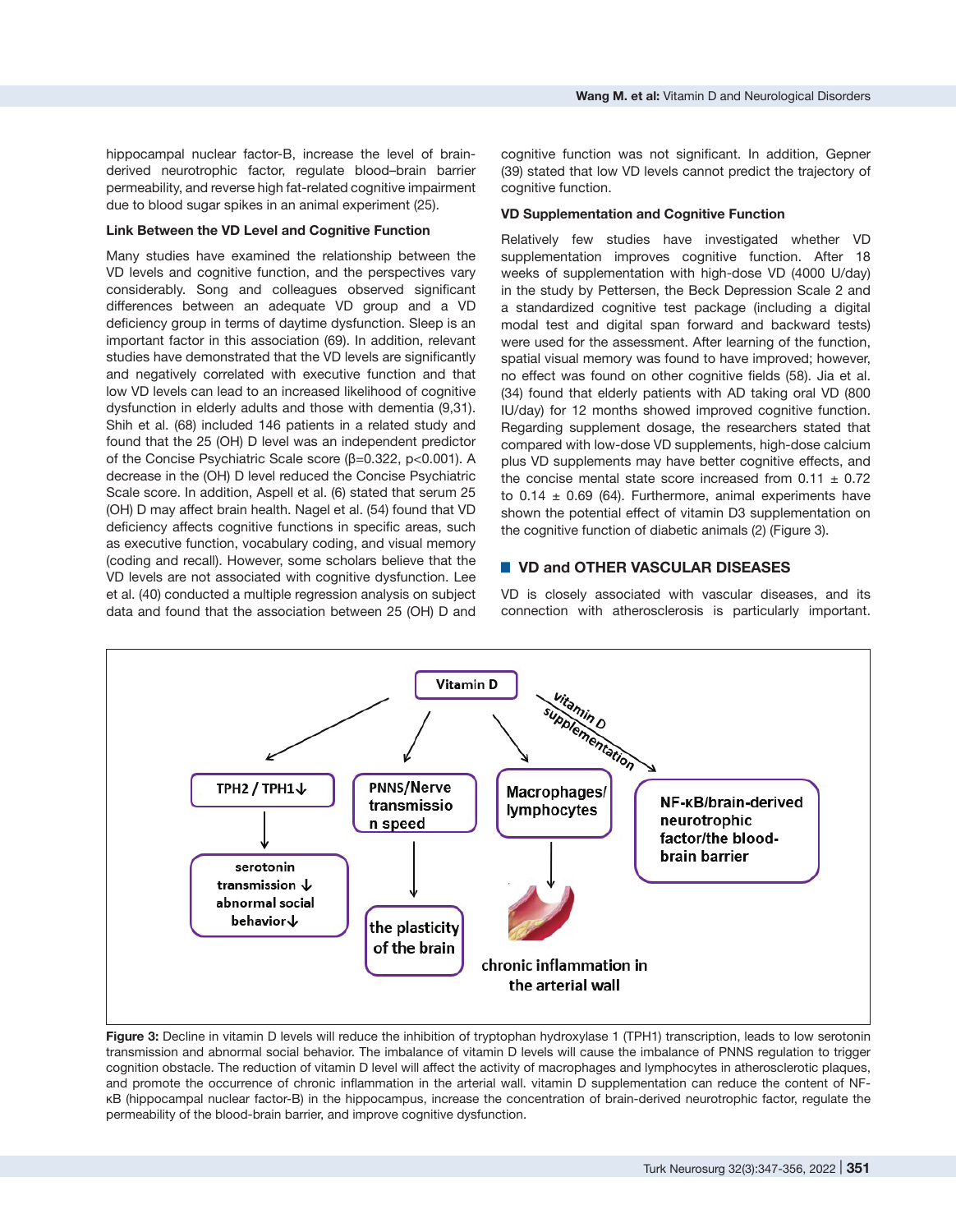Studies have shown that decreased serum 25 (OH) D levels can cause perivascular endothelial dysfunction, leading to accelerated conversion of macrophages to foam cells, which consequently accelerates atherosclerosis (7). Furthermore, studies have found that the 25 (OH) D levels in patients with cardiovascular and cerebrovascular diseases are negatively correlated with the levels of inflammatory markers IL-6 and hypersensitive C-reactive protein (hsCRP), whereas the hsCRP levels are stable with plaque. Further, sex had a negative correlation (11). In addition, Ameri et al. (3) conducted a study on the relationship between VD regulation of circulating insulin-like growth factor (IGF)-1 and carotid IMT. Their analysis showed that circulating IGF-1 in the low VD group was negatively correlated with the carotid IMT (ITM is a sign of vascular aging). In vitro experiments revealed that IGF-1 can promote the inhibitory effect of low-dose VD on  $H_2O_2$ -induced oxidative stress and apoptosis in endothelial cells.

VD can weaken cerebral artery remodeling and vasospasm by upregulating osteopontin phosphorylation, activated protein kinase, and eNOS at the Ser1177-dimer in the cerebral arteries (14). Qian et al. (59) conducted a study on the relationship between VD and myocardial ischemia. They found that VD had a protective effect on the heart (the infarct area in the I/R group was  $39.31\% \pm 3.71\%$ , while that in the VD group was 15.33% ± 3.05%); VD can improve myocardial damage (myocardial fiber atrophy, interstitial enlargement, and vasodilation with hyperemia in the I/R group and non-inflammatory cell infiltration in the VD group) and can be reduced. Myocardial marker enzyme activity improves coronary blood flow and increases cardiac output. Furthermore, VD can reduce blood pressure by slowing hypoparathyroidism. VD deficiency can then increase blood pressure (57).

#### █ **STROKE and EPILEPSY**

Stroke and epilepsy are common neurological disorders that are closely related. Stroke is an important cause of epilepsy in adults, especially in older adults, and accounts for approximately 10% of all seizures in adults. Studies have revealed that the number of post-stroke seizures and patients with epilepsy has increased with an increase in the number of patients with stroke in recent years. Nearly 50% of patients with newly diagnosed epilepsy > 60 years of age have post-stroke epilepsy (PSE) (78). After a stroke, 3%–30% of patients may develop PSE, which negatively affects patients' prognosis and quality of life (80). The incidence of PSE was 23/1000 person-years. A total of 240 patients who met the inclusion criteria were included, and the median follow-up time was 1062 days. According to the research criteria, 13 patients were diagnosed with PSE. The median time from stroke onset to PSE diagnosis was 237 days (26). A cohort analysis conducted by Hsu et al. revealed that patients with epilepsy of different ages and sexes have a higher stroke risk after admission than healthy populations (30).

Most seizures after stroke are focal; however, secondary generalized seizures are common, especially in patients with late-onset seizures. Status epilepticus is a relatively rare condition. Stroke-associated epilepsy is divided into

early  $(\leq 7 \text{ days})$  and late  $(> 7 \text{ days})$  types according to pathophysiological differences. Furthermore, it can be divided into early-onset and late-onset types, which may be related to local ion transfer. Ion transfer is related to the release of high levels of excitotoxic neurotransmitters in the area of ischemic injury. The risk of late-onset seizures may increase over time, leading to potentially permanent damage as a result of continuous changes in neuronal excitability. Ion transfer seems to be the cause of late-onset epilepsy after stroke. Meanwhile, early-onset epilepsy has a poor prognosis and high in-hospital mortality rates. It is common in patients with hemorrhagic stroke. Late-onset epilepsy refers to an epileptic seizure that occurs between 6 months and 2 years after a stroke, with a high recurrence rate. As 20% of seizures that occur in patients with previous cerebral infarction are new, the clinical manifestations of early- and late-onset seizures are arbitrary. However, the differences between these seizures are uncertain. Moreover, post-stroke epileptic seizures are closely related to stroke severity and cortical location (19,62).

## █ **STROKE and COGNITIVE FUNCTION**

A mutual relationship exists between stroke and cognitive function. In recent years, stroke has gradually been recognized as an important cause of cognitive problems and has a strong correlation with AD and vascular dementia, both of which affect cognitive function (45).

Using a rat model to study cognitive function after a stroke, Livingston-Thomas et al. found that damage to the prefrontal cortex of rats led to cognitive deficits similar to those in humans after a stroke, such as impaired recognition function and behavioral flexibility as well as increased anxiety. Such behaviors change significantly, whereas spontaneous alternation and motor function remain unchanged (44). Delavaran et al. applied the Mini-Mental State Examination (MMSE) and Montreal Cognitive Assessment (MoCA) to survey 145 stroke survivors 10 years after they had a stroke; they found that the post-stroke cognitive impairment (PSCI) rate was 46% based on the MMSE findings and 61% based on the MoCA findings. Among 25 patients with stroke, 35% had an MMSE score of  $\geq$  27 (p<0.001). The probability of severe cognitive impairment in the stroke survivors was indicated by an MMSE score of < 23, which was higher than that of the 354-member control group. Therefore, PSCI is considered to be common among stroke survivors. Compared with patients without stroke, stroke survivors have severe cognitive impairment (12). Some scholars believe that the cognitive function of patients with stroke is impaired, and the mechanism of which is related to decreased cAMP and p-CREB levels and increased p-Tau levels (10). Moreover, exercise ability recovery and sleep quality after stroke are factors that influence cognitive function after a stroke (16,38).

Research suggests that low cognitive function increases the stroke risk (61). In the acute stroke stage, the number of years of education can predict alertness, working memory, executive function, overall cognition, cognitive deficits, and disability (modified Rankine scale) (73).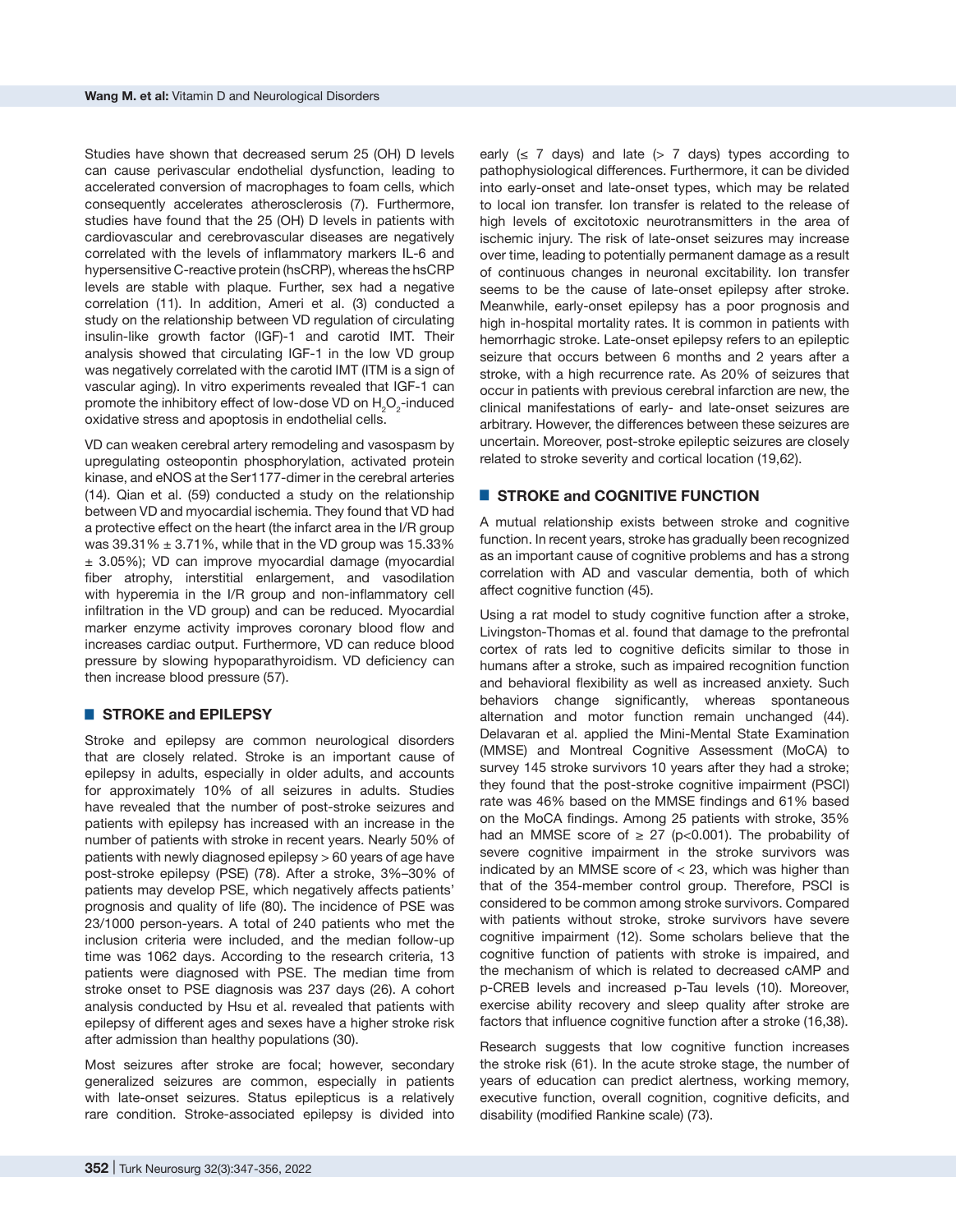## █ **EPILEPSY and COGNITIVE FUNCTION**

Cognitive problems are common in patients with epilepsy. They are considered secondary to or caused by epilepsy and often occur during seizures. Epilepsy and seizures are hypothesized to cause brain damage, leading to changes in cognitive function and social behavior. Wang et al. (75) used the Webster's Adult Intelligence Scale (Chinese version) and Eysenck Personality Questionnaire to assess the cognitive function and personality traits of patients with epilepsy and found that these patients had obvious cognitive impairment and specific personality traits. Furthermore, age at onset, epilepsy duration, and seizure frequency were related to the observed cognitive and personality trait defects. Moreover, Helmstaedter and Witt (28) posited that a bidirectional relationship exists between epilepsy and cognition and that a functional relationship exists between epilepsy and behavior because epileptic activity can affect behavior, and behavior can change epileptic activity. Cognitive deficits are related to the epilepsy type. Lee et al. observed that patients with idiopathic generalized epilepsy (IGE) had significantly lower total IQ and performance IQ scores than patients with idiopathic local-related epilepsy (ILRE) (89.0  $\pm$  17.6 vs. 96.3  $\pm$  14.8, p=0.030 and 88.9  $\pm$  16.3 vs. 97.0  $\pm$  16.4, p=0.016). Patients with ILRE having unilateral IEDs had significantly higher full-scale intelligence quotient scores than patients with ILRE having bilateral IEDs and patients with IGE (99.9  $\pm$ 12.2 vs.  $93.7 \pm 16.1$  vs.  $89.0 \pm 17.6$ ; p=0.039) (41).

## ■ CLINICAL APPLICATION and PROSPECT of VD

VD has a wide range of applications in current clinical practice: it can be used to treat multiple sclerosis (50). Geier found that VD can significantly reduce the serum ALT levels in patients with non-alcoholic fatty liver disease. Histology also showed that VD treatment can reduce liver steatosis. Animal experiments have also found that VD can be used to treat obese mice. It has beneficial effects in the non-alcoholic steatohepatitis model (21,32). Relevant experiments conducted by Jolliffe et al. (35) and other researchers have shown that VD supplementation can promote the negative conversion of sputum culture in patients with drug-resistant tuberculosis. Related personnel are also exploring the application of VD in the treatment of newly treated AIDS (5). The active metabolism of VD drugs has also been applied to the treatment of psoriasis (46).

In recent years, animal experiments and clinical trials have shown that VD not only participates in the regulation of calcium and phosphorus homeostasis but is also a new type of neuroactive steroid that can play an important role in central nervous system protection. VD deficiency is very common in the population and is associated with a variety of neurological diseases. Therefore, it is necessary to design reasonable observational studies, case-control experiments, and prospective cohort studies to explore the relationship between the VD levels and various neurological diseases. As a neurosteroid, VD is likely to be a promising therapeutic drug for neurological diseases. It has the advantages of economic benefits, convenient access, few side effects, and long-term

application. The treatment of patients with systemic diseases opens up new ideas that have certain clinical prospects and significance.

## █ **CONCLUSION**

VD can be used for the comprehensive treatment of neurological diseases,which advantages of economic benefits, convenient access, few side effects, and longterm application.

## █ **ACKNOWLEDGEMENTS**

This study was supported by grants from the Key Research and Development Program of Jining Science and Technology (2018SMNS005), A Project of Shandong Province Medical Health and Technology Development Program (2014WS0518) and Research Support Fund for Teachers of Jining Medical University (JYFC2018FKJ100).

#### **E** AUTHORSHIP CONTRIBUTION

**Study conception and design:** MW

**Data collection:** MW

**Analysis and interpretation of results:** MW

**Draft manuscript preparation:** MW

**Critical revision of the article:** JF, CC

#### **Other (study supervision, fundings, materials, etc...):** MW

All authors (MW, CC, FJ) reviewed the results and approved the final version of the manuscript.

## █ **REFERENCES**

- 1. Afzal S, Nordestgaard BG: Vitamin D, hypertension, and ischemic stroke in 116 655 individuals from the general population: A genetic study. Hypertension, 2017 (Online ahead of print)
- 2. Alrefaie Z, Alhayani A: Vitamin D(3) improves decline in cognitive function and cholinergic transmission in prefrontal cortex of streptozotocin-induced diabetic rats. Behav Brain Res 287:156-162, 2015
- 3. Ameri P, Canepa M, Fabbi P, Leoncini G, Milaneschi Y, Mussap M, AlGhatrif M, Balbi M, Viazzi F, Murialdo G, Pontremoli R, Brunelli C, Ferrucci L: Vitamin D modulates the association of circulating insulin-like growth factor-1 with carotid artery intima-media thickness. Atherosclerosis 236(2):418-425, 2014
- 4. Annweiler C, Bartha R, Goncalves S, Karras SN, Millet P, Feron F, Beauchet O: Vitamin D-related changes in intracranial volume in older adults: A quantitative neuroimaging study. Maturitas 80 (3):312-317, 2015
- 5. Ashenafi S, Amogne W, Kassa E, Gebreselassie N, Bekele A, Aseffa G, Getachew M, Aseffa A, Worku A, Hammar U, Bergman P, Aderaye G, Andersson J, Brighenti S: Daily nutritional supplementation with Vitamin D(3) and phenylbutyrate to treatment-naive HIV Patients tested in a randomized placebocontrolled trial. Nutrients 11(1):133, 2019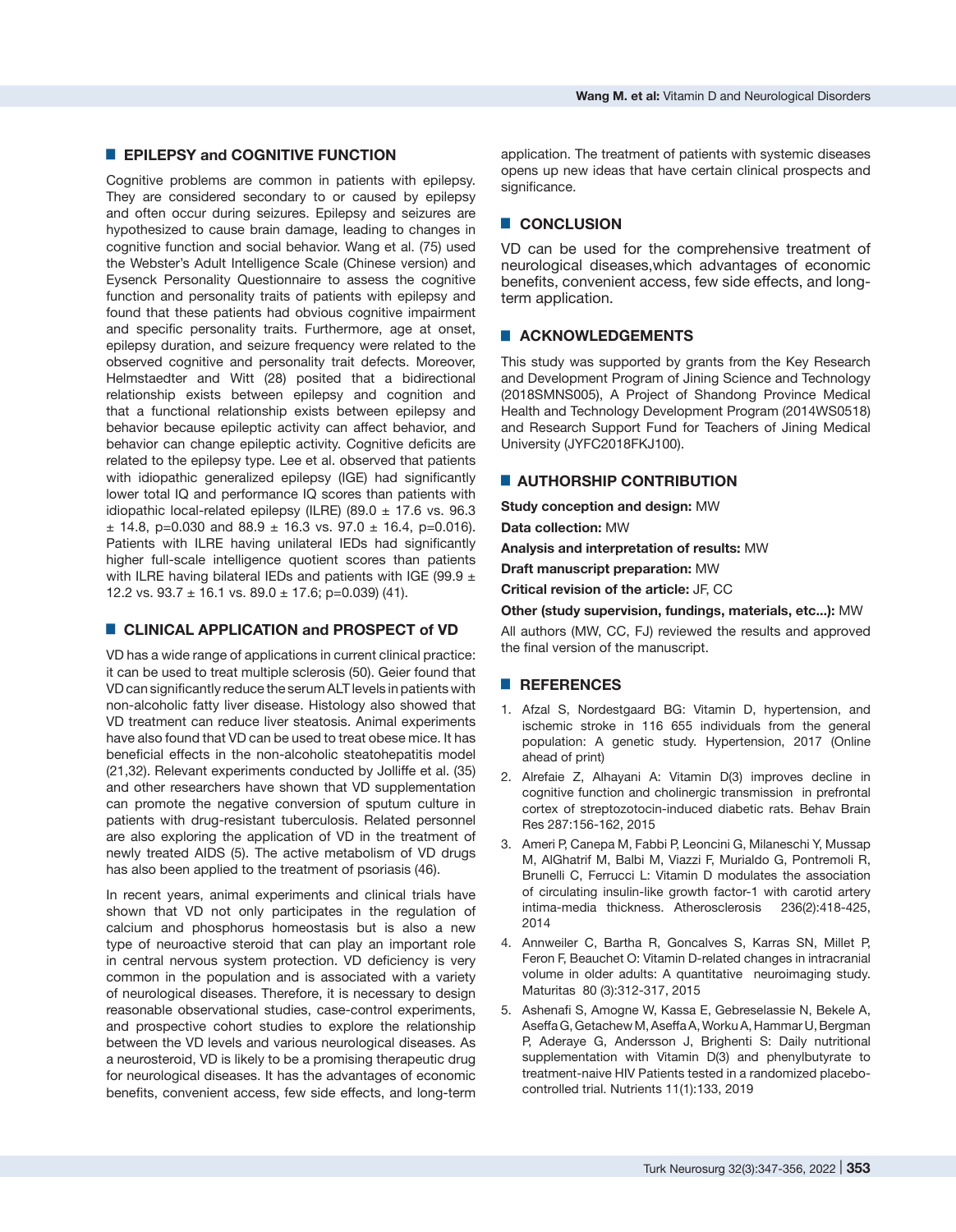- 6. Aspell N, Lawlor B, O'Sullivan M: Is there a role for vitamin D in supporting cognitive function as we age? Proc Nutr Soc 77:124-134, 2018
- 7. Barthelmes J, Nagele MP, Ludovici V, Ruschitzka F, Sudano I, Flammer AJ: Endothelial dysfunction in cardiovascular disease and Flammer syndrome-similarities and differences. EPMA J 8(2):99-109, 2017
- 8. Berghout BP, Fani L, Heshmatollah A, Koudstaal PJ, Ikram MA, Zillikens MC, Ikram MK: Vitamin D status and risk of stroke: The rotterdam study. Stroke 50(9):2293-2298, 2019
- 9. Chen H, Liu Y, Huang G, Zhu J, Feng W, He J: Association between vitamin D status and cognitive impairment in acute ischemic stroke patients: A prospective cohort study. Clin Interv Aging 13:2503-2509, 2018
- 10. Chen HG, Wang M, Jiao AH, Tang GT, Zhu W, Zou P, Li T, Cui GQ, Gong PY: Research on changes in cognitive function, beta-amyloid peptide and neurotrophic factor in stroke patients. Eur Rev Med Pharmacol Sci 22(19):6448-6455, 2019
- 11. Chen RH, Jiang XZ, Jiang Q, Gu Z, Gu PL, Zhou B, Zhu ZH, Xu LY, Zou YF: Correlations between serum levels of 25-hydroxyvitamin D and carotid atherosclerosis in patients with type 2 diabetes in Shanghai. Ann Endocrinol (Paris) 75(4):206-212, 2014
- 12. Delavaran H, Jonsson AC, Lovkvist H, Iwarsson S, Elmstahl S, Norrving B, Lindgren A: Cognitive function in stroke survivors: A 10-year follow-up study. Acta Neurol Scand 136(3):187-194, 2017
- 13. Dura-Trave T, Gallinas-Victoriano F: Dietary pattern among schoolchildren with normal nutritional status in Navarre, Spain. Nutrients 6(4):1475-1487, 2014
- 14. Enkhjargal B, Malaguit J, Ho WM, Jiang W, Wan W, Wang G, Tang J, Zhang JH: Vitamin D attenuates cerebral artery remodeling through VDR/AMPK/eNOS dimer phosphorylation pathway after subarachnoid hemorrhage in rats. J Cereb Blood Flow Metab 39(2):272-284, 2019
- 15. Eyles DW, Smith S, Kinobe R, Hewison M, McGrath JJ: Distribution of the vitamin D receptor and 1 alpha-hydroxylase in human brain. J Chem Neuroanat 29:21-30, 2005
- 16. Falck RS, Best JR, Davis JC, Eng JJ, Middleton LE, Hall PA, Liu-Ambrose T: Sleep and cognitive function in chronic stroke: A comparative cross-sectional study. Sleep 42(5):zsz040, 2019
- 17. Feng C, Tang N, Huang H, Zhang G, Qi X, Shi F: 25-Hydroxy vitamin D level is associated with total MRI burden of cerebral small vessel disease in ischemic stroke patients. Int J Neurosci 129 (1):49-54, 2019
- 18. Fernandez H, Mohammed HT, Patel T: Vitamin D supplementation for bone health in adults with epilepsy: A systematic review. Epilepsia 59(4):885-896, 2018
- 19. Feyissa AM, Hasan TF, Meschia JF: Stroke-related epilepsy. Eur J Neurol 26:13-18, 2019
- 20. Fong CY, Kong AN, Poh BK, Mohamed AR, Khoo TB, Ng RL, Noordin M, Nadarajaw T, Ong LC: Vitamin D deficiency and its risk factors in Malaysian children with epilepsy. Epilepsia 57:1271-1279, 2016
- 21. Geier A, Eichinger M, Stirnimann G, Semela D, Tay F, Seifert B, Tschopp O, Bantel H, Jahn D, Marques ME, Saleh L, Bischoff-Ferrari HA, Mullhaupt B, Dufour JF: Treatment of nonalcoholic steatohepatitis patients with vitamin D: A doubleblinded, randomized, placebo-controlled pilot study. Scand J Gastroenterol 53(9):1114-1120, 2018
- 22. Gepner AD, Ramamurthy R, Krueger DC, Korcarz CE, Binkley N, Stein JH: A prospective randomized controlled trial of the effects of vitamin D supplementation on cardiovascular disease risk. PLoS One 7(5):e36617, 2012
- 23. Grubler MR, Marz W, Pilz S, Grammer TB, Trummer C, Mullner C, Schwetz V, Pandis M, Verheyen N, Tomaschitz A, Fiordelisi A, Laudisio D, Cipolletta E, Iaccarino G: Vitamin-D concentrations, cardiovascular risk and events - a review of epidemiological evidence. Rev Endocr Metab Disord 18(2):259-272, 2017
- 24. Gu Y, Luan X, Ren W, Zhu L, He J: Impact of seasons on stroke-related depression, mediated by vitamin D status. BMC Psychiatry 18(1):359, 2018
- 25. Hajiluian G, Nameni G, Shahabi P, Mesgari-Abbasi M, Sadigh-Eteghad S, Farhangi MA: Vitamin D administration, cognitive function, BBB permeability and neuroinflammatory factors in high-fat diet-induced obese rats. Int J Obes (Lond) 41(4): 639- 644, 2017
- 26. Hassani M, Cooray G, Sveinsson O, Cooray C: Poststroke epilepsy in an ischemic stroke cohort-Incidence and diagnosis. Acta Neurol Scand 141:141-147, 2020
- 27. Heischmann S, Quinn K, Cruickshank-Quinn C, Liang LP, Reisdorph R, Reisdorph N, Patel M: Exploratory metabolomics profiling in the kainic acid rat model reveals depletion of 25-Hydroxyvitamin D3 during epileptogenesis. Sci Rep 6:31424, 2016
- 28. Helmstaedter C, Witt JA: Epilepsy and cognition A bidirectional relationship? Seizure 49:83-89, 2017
- 29. Holló A, Clemens Z, Kamondi A, Lakatos P, Szűcs A: Correction of vitamin D deficiency improves seizure control in epilepsy: A pilot study. Epilepsy Behav 24:131-133, 2012
- 30. Hsu SPC, Yeh CC, Chou YC, Shih CC, Hu CJ, Cherng YG, Chen TL, Liao CC: Stroke risk and outcomes in epilepsy patients: Two retrospective cohort studies based on National Health Insurance in Taiwan. Atherosclerosis 280:147-154, 2019
- 31. Hussein HA, Daker LI, Fouad NA, Elamir A, Mohamed SR: Does Vitamin D deficiency contribute to cognitive dysfunction in patients with systemic lupus erythematosus? Innov Clin Neurosci 15(9-10):25-29, 2018
- 32. Jahn D, Dorbath D, Kircher S, Nier A, Bergheim I, Lenaerts K, Hermanns HM, Geier A: Beneficial effects of vitamin d treatment in an obese mouse model of non-alcoholic steatohepatitis. Nutrients 11(1): 77, 2019
- 33. Jesus P, Godet B, Darthou-Pouchard L, Fayemendy P, Abdallah-Lebeau F, Villeneuve O, Marcon C, Gimenez L, Preux PM, Couratier P, Desport JC: Vitamin D status among patients with drug-resistant and non-drug-resistant epilepsy. Int J Vitam Nutr Res 90(3-4):205-209, 2020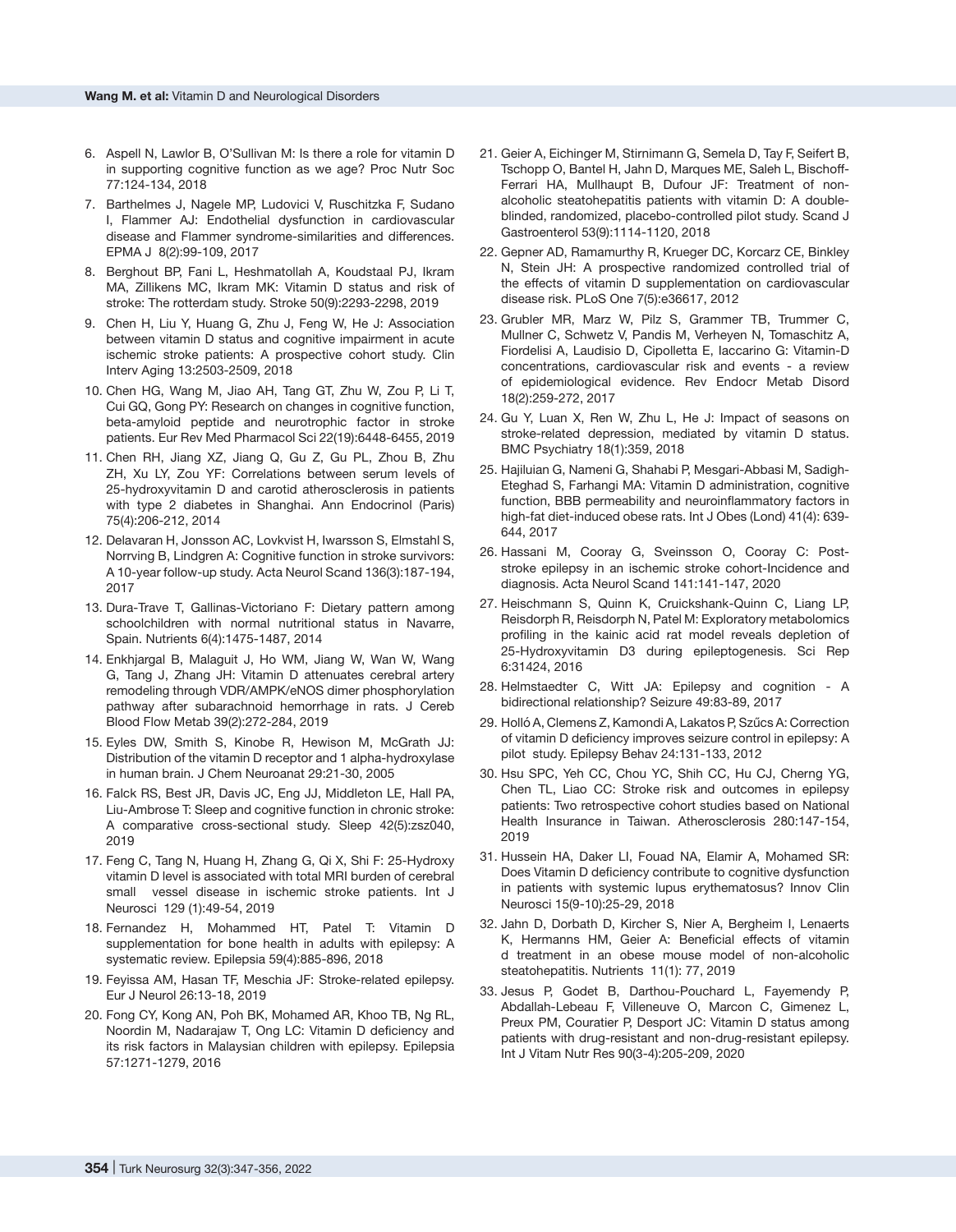- 34. Jia J, Hu J, Huo X, Miao R, Zhang Y, Ma F: Effects of vitamin D supplementation on cognitive function and blood Abetarelated biomarkers in older adults with Alzheimer's disease: A randomised, double-blind, placebo-controlled trial. J Neurol Neurosurg Psychiatry 90:1347-1352, 2019
- 35. Jolliffe DA, Ganmaa D, Wejse C, Raqib R, Haq MA, Salahuddin N, Daley PK, Ralph AP, Ziegler TR, Martineau AR: Adjunctive vitamin D in tuberculosis treatment: Meta-analysis of individual participant data. Eur Respir J 53(3):1802003, 2019
- 36. Kija E, Gidal BE, Shapson-Coe A, Cader S, van der Watt G, Delport S, Wilmshurst JM: Vitamin D abnormalities and bone turn over analysis in children with epilepsy in the Western Cape of South Africa. Seizure 69:186-192, 2019
- 37. Kim DH, Meza CA, Clarke H, Kim JS, Hickner RC: Vitamin D and endothelial function. Nutrients 12(2):575, 2020
- 38. Kim J, Yim J: Effects of an exercise protocol for improving handgrip strength and walking speed on cognitive function in patients with chronic stroke. Med Sci Monit 23:5402-5409, 2017
- 39. Laughlin GA, Kritz-Silverstein D, Bergstrom J, Reas ET, Jassal SK, Barrett-Connor E, McEvoy LK: Vitamin D insufficiency and cognitive function trajectories in older adults: The rancho bernardo study. J Alzheimers Dis 58(3):871-883, 2017
- 40. Lee DH, Chon J, Kim Y, Seo YK, Park EJ, Won CW, Soh Y: Association between vitamin D deficiency and cognitive function in the elderly Korean population: A Korean frailty and aging cohort study. Medicine (Baltimore) 99:e19293, 2020
- 41. Lee SY, Park JH, Park SJ, Kim Y, Lee KY: Cognitive function and neuropsychological comorbidities in children with newly diagnosed idiopathic epilepsy. J Korean Med Sci 33(3):e17, 2018
- 42. Lee YJ, Park KM, Kim YM, Yeon GM, Nam SO: Longitudinal change of vitamin D status in children with epilepsy on antiepileptic drugs: Prevalence and risk factors. Pediatr Neurol 52(2):153-159, 2015
- 43. Li XH, Hou XY, Chen R: The roles of vitamin B12 and vitamin D in children with intractable epilepsy. Int J Clin Exp Med 8(1): 764-769, 2015
- 44. Livingston-Thomas JM, Jeffers MS, Nguemeni C, Shoichet MS, Morshead CM, Corbett D: Assessing cognitive function following medial prefrontal stroke in the rat. Behav Brain Res 294:102-110, 2015
- 45. Lo CD, Lopez G, Corrao S: Cognitive impairment and stroke in elderly patients. Vasc Health Risk Manag 12:105-116, 2016
- 46. Lourencetti M, Abreu MM: Use of active metabolites of vitamin D orally for the treatment of psoriasis. Rev Assoc Med Bras 64(7):643-648, 2018
- 47. Mahfoz AM, Abdel-Wahab AF, Afify MA, Shahzad N, Ibrahim I, ElSawy NA, Bamagous GA, Al GS: Neuroprotective effects of vitamin D alone or in combination with lamotrigine against lithium-pilocarpine model of status epilepticus in rats. Naunyn Schmiedebergs Arch Pharmacol 390:977-985, 2017
- 48. Markisic M, Pavlovic AM, Pavlovic DM: The impact of homocysteine, Vitamin B12, and Vitamin D levels on functional outcome after first-ever ischaemic stroke. Biomed Res Int 2017:5489057, 2017
- 49. Mayne PE, Burne T: Vitamin D in synaptic plasticity, cognitive function, and neuropsychiatric illness. Trends Neurosci 42(4):293-306, 2019
- 50. McLaughlin L, Clarke L, Khalilidehkordi E, Butzkueven H, Taylor B, Broadley SA: Vitamin D for the treatment of multiple sclerosis: A meta-analysis. J Neurol 265(12): 2893-2905, 2018
- 51. Momosaki R, Abo M, Urashima M: Vitamin D supplementation and post-stroke rehabilitation: A randomized, double-blind, placebo-controlled trial. Nutrients 11(6):1295, 2019
- 52. Moradi H, Sohrabi M, Taheri H, Khodashenas E, Movahedi A: The effects of different combinations of perceptual-motor exercises, music, and vitamin D supplementation on the nerve growth factor in children with high-functioning autism. Complement Ther Clin Pract 31:139-145, 2018
- 53. Muggeo P, Muggeo V, Giordano P, Delvecchio M, Altomare M, Novielli C, Ciccone MM, D'Amato G, Faienza MF, Santoro N: Cardiovascular dysfunction and vitamin D status in childhood acute lymphoblastic leukemia survivors. World J Pediatr 15(5):465-470, 2019
- 54. Nagel G, Herbolsheimer F, Riepe M, Nikolaus T, Denkinger MD, Peter R, Weinmayr G, Rothenbacher D, Koenig W, Ludolph AC, von Arnim CA: Serum Vitamin D concentrations and cognitive function in a population-based study among older adults in South Germany. J Alzheimers Dis 45(4):1119- 1126, 2015
- 55. Narasimhan S, Balasubramanian P: Role of Vitamin D in the outcome of ischemic stroke- a randomized controlled trial. J Clin Diagn Res 11(2):CC06-CC10, 2017
- 56. Nie Z, Ji XC, Wang J, Zhang HX: Serum levels of 25-hydroxyvitamin D predicts infarct volume and mortality in ischemic stroke patients. J Neuroimmunol 313:41-45, 2017
- 57. Pamuk N, Akkan T, Dagdeviren M, Koca AO, Beyan E, Ertugrul DT, Altay M: Central and peripheral blood pressures and arterial stiffness increase in hypoparathyroidism. Arch Endocrinol Metab 64(4):374-382, 2020
- 58. Pettersen JA: Does high dose vitamin D supplementation enhance cognition?: A randomized trial in healthy adults. Exp Gerontol 90:90-97, 2017
- 59. Qian X, Zhu M, Qian W, Song J: Vitamin D attenuates myocardial ischemia-reperfusion injury by inhibiting inflammation via suppressing the RhoA/ROCK/NF-kB pathway. Biotechnol Appl Biochem 66(2):850-857, 2019
- 60. Qiu M, Wen HX, Huang XL, Yi LF, Cao XX, Wang WJ: Effect of vitamin D deficiency on cardiac autonomic nerve function in obese pre-school children. Zhongguo Dang Dai Er Ke Za Zhi 20(9):753-757, 2018
- 61. Rajan KB, Schneider JA, Aggarwal NT, Wilson RS, Everson-Rose SA, Evans DA: Racial differences in cognitive function and risk of incident stroke. J Stroke Cerebrovasc Dis 24(12): 2854-2859, 2015
- 62. Rodriguez LF, Alet M, Ameriso SF: Post-stroke epilepsy. Medicina (B Aires) 78:86-90, 2018
- 63. Sacmaci H, Tanik N, Balbaloglu O, Akturk T, Inan LE: Electrophysiological evaluation of carpal tunnel syndrome female patients after vitamin D replacement. Arq Neuropsiquiatr 78(4):224-229, 2020